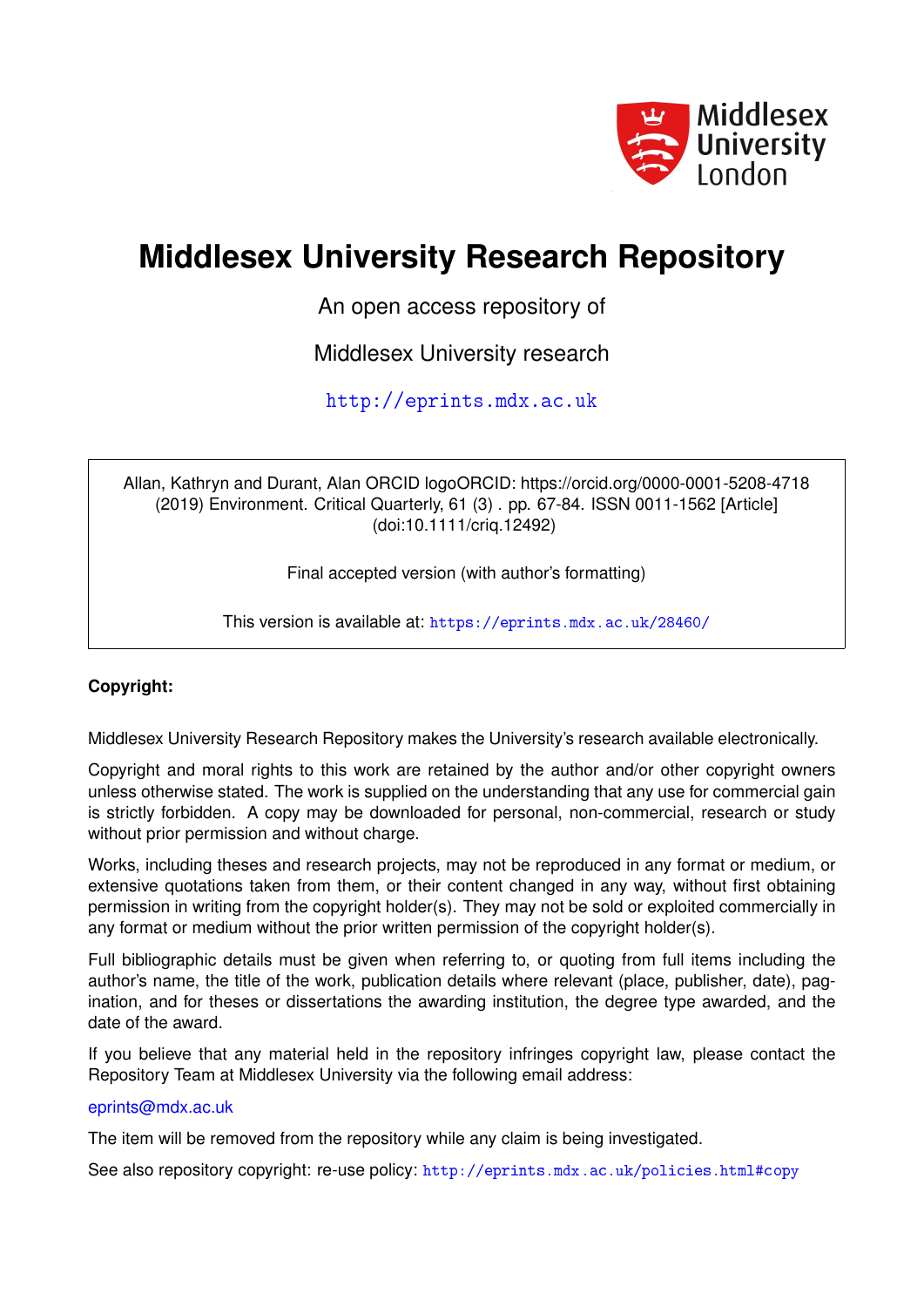# Environment

Kathryn Allen (Survey of English Usage, University College London)

Alan Durant (School of Law, Middlesex University London)

*This is the co-authors' final, pre-publication draft of an essay on the word environment, published in 2019 in CRITICAL QUARTERLY, VOL. 61, NO. 3, pp.1-18. A longer version of the essay will also appear in a forthcoming book co-authored by Kathryn Allen, Alan Durant, Philip Durkin and Colin MacCabe: EXPLORING KEYWORDS IN ENGLISH (Oxford University Press, in collaboration with the Oxford English Dictionary).* 

*environment* is now the usual name for the main editorial category dealing with news and opinion concerned with humans' impact on the world around them. The word is also prominent in the names, ambitions, proposed policies and standards of bodies engaged with such issues, as various as ministries, NGOs with quite different priorities, and oppositional protest and campaigning groups. Despite the word's prominence, however, use of *environment* (and derivatives including *environmental* and *environmentalism*) is imprecise, and the word is positioned awkwardly among related terms including *surroundings*, *ecology* and *natural world*. In some contexts, *environment* is used simply to mean "surroundings": the physical relationship between objects or the backdrop to various aspects of human activity. In other uses, *environment* plays a role in investigation of profound issues facing the earth at all levels from local to global, and ranging across topics from fossil fuels, food production and forestry, through rising sea levels, air pollution, windfarms and rewilding, to loss of biodiversity and assessment of the threat of an overall *environmental catastrophe*. Uncertainty between different conceptualisations of what an "environment" is, in this context, and what relationship holds between humans and their immediate environment, complicates thinking in an area of especially urgent but intractable analysis and planning. Some of those complications can nevertheless be clarified by examining the word's historical development and current use.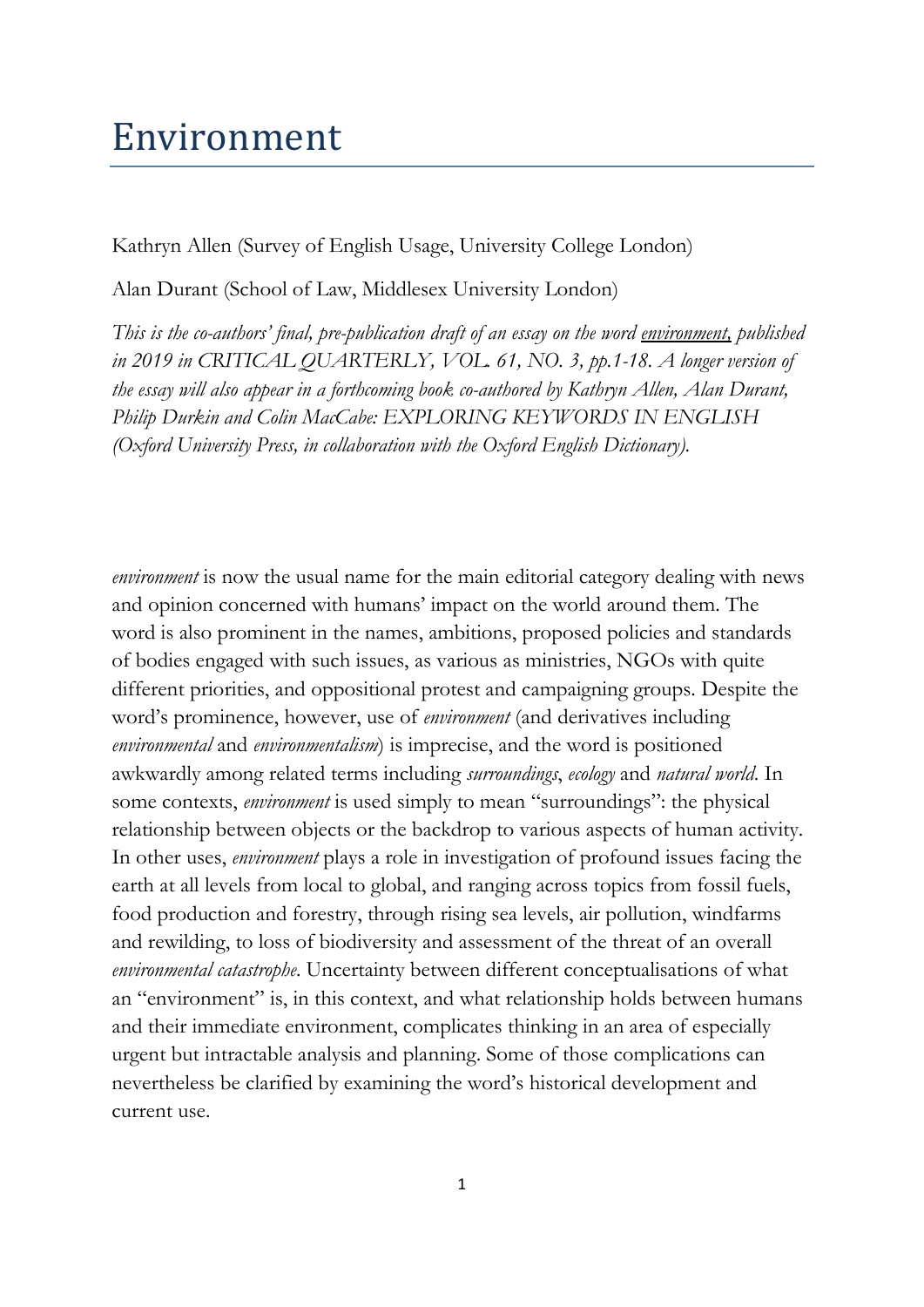## **1. Summary of OED entry**

The English word *environment* has multiple origins, and its etymology highlights the difficulty of drawing clear lines between what are considered to be 'languages' in earlier periods. *environment* has a single-word etymon in Middle French, *environnement*, which is itself derived from *environner* 'to surround'. This is clearly the origin of the earliest attestation in *OED,* in a 1603 edition of Plutarch's *Morals* which simply translates the French form in the same meaning, The action of circumnavigating, encompassing, or surrounding something; the state of being encompassed or surrounded'. However, the surviving evidence shows that it is not until over a century later – in the 18th century – that the word *environment* becomes more fully established and begins to be used with its more usual English meanings. This extended period of time suggests that the word was re-coined, as if it were new to the language, by a process of word formation within English: *environment* appears in this way to be a derivation from the already-established verb *environ* 'surround', borrowed earlier from French, and the native suffix *–ment*, which commonly forms a noun when affixed to a verb. The process by which a form appears to be 'born' more than once in different periods within a language like this is known by linguists as polygenesis, and current forms such as *air kiss*  and the verb form *friend* provide comparable examples, with the historical record for each showing a lack of continuity from earlier examples to later uses.

In quotations from the 1720s onwards, *environment* was being used in two senses. Each reflects what has been described above as the word's etymological, or earliest, meaning. That sense appears to be relatively rare and is obsolete after 19c; two out of four *OED* quotations under this sense come from translations (including the 1603 Plutarch translation cited above), and one is from an eighteenth-century dictionary. The dictionary example indicates considerable currency, since it is attestations showing more usual usage that are generally included by OED editors if available.

*OED* sense 2a, however, 'The area surrounding **a place or thing**…' is much more common, and is still a core meaning of the word. As the *OED* entry notes, this sense is used figuratively as well as literally, and the two 19c century quotations from Thomas Carlyle illustrate each kind of use. The "kind picturesque environment" of Bayreuth is evidently a physical space; but when Carlyle talks of the literature of English writers being "without any local environment... not nourished by the affections which spring from a native soil", this is at least partially figurative. "Literature", in the sense he intends, is not a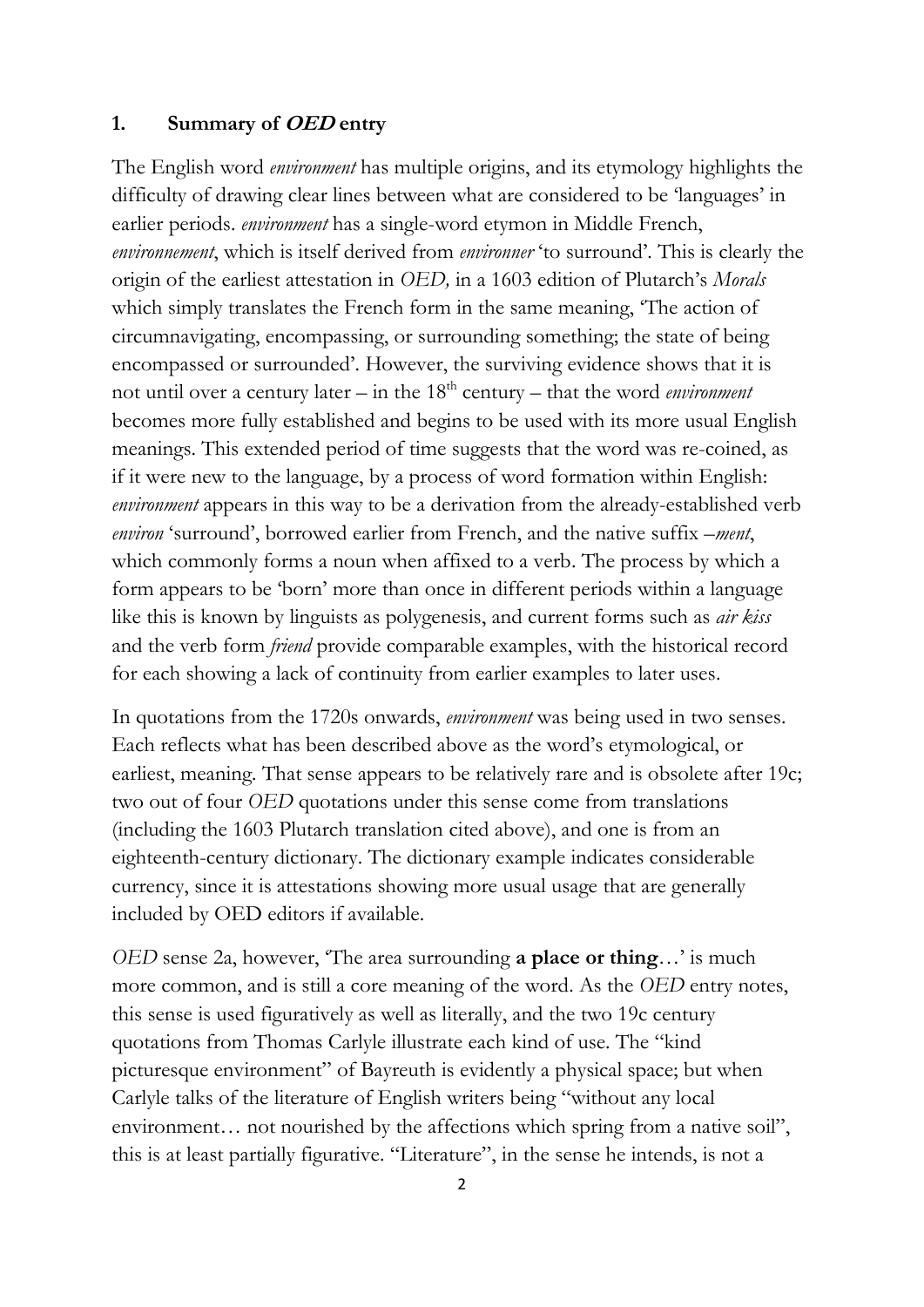purely physical entity which exists in a physical location, though his idea of a sense of context does relate the meaning to geographical location.

All subsequently attested senses of *environment*, which have their own first attestations in 19c and 20c, develop from sense 2a. All of these remain in current use, though they vary in frequency and are more or less specialized. Sense 2b shows a slightly narrowed use, referring to the 'physical surroundings' of 'external conditions' affecting a living thing, either human, animal or plant. Attestations show that this sense is particularly common in, though not restricted to, scientific writing. By the late 19c it can be further narrowed by use of a modifier to specify an environment with particular characteristics (sense 2c), such as a "semi-desert environment" (attested in 1887) or the "static, acid environment of the spleen" (1968).

Three further related senses show the word becoming part of the technical register of particular scientific fields. For linguists, for example, *environment* is a term in phonetics to denote 'the context in which a speech sound occurs' (sense 3). More recently, *environment* has also gained currency as a computing term used to describe the system or structure in which a computer or program, or a user or programmer, operates (sense 5), and as a term in the field of art for 'A large threedimensional artwork designed to be experienced from within' (sense 6). The emerging notion of an interactive relationship between an entity and its surroundings or context can also be seen in the emergence of a less contextually restricted and more abstract sense which develops in the mid-20c, referring to **'**The social, political, or cultural circumstances in which a person lives, esp. with respect to their effect on behaviour, attitudes, etc.'.

Perhaps the most significant current sense, however, and the one which is certainly the most frequent, but arguably also the most difficult, is 2d: **'the natural world'**. In this sense, *environment* is generally **preceded by the definite article the**, and sometimes the use is given a capital letter The earliest attestation, in a 1948 issue of *Science Monthly*, is a very typical reference to "man's impact on the environment", illustrating the note in the definition that this meaning refers to the natural world "especially as affected by human activity". This sense shows definite continuity with earlier and contemporary uses, though in context it is rarely used in a neutral way, as the remaining OED quotations show. The impact of man on *the environment* is generally acknowledged to be negative, and the term therefore has major political currency, including in debate about what responses to changes in the environment are desirable or necessary. All attributive uses in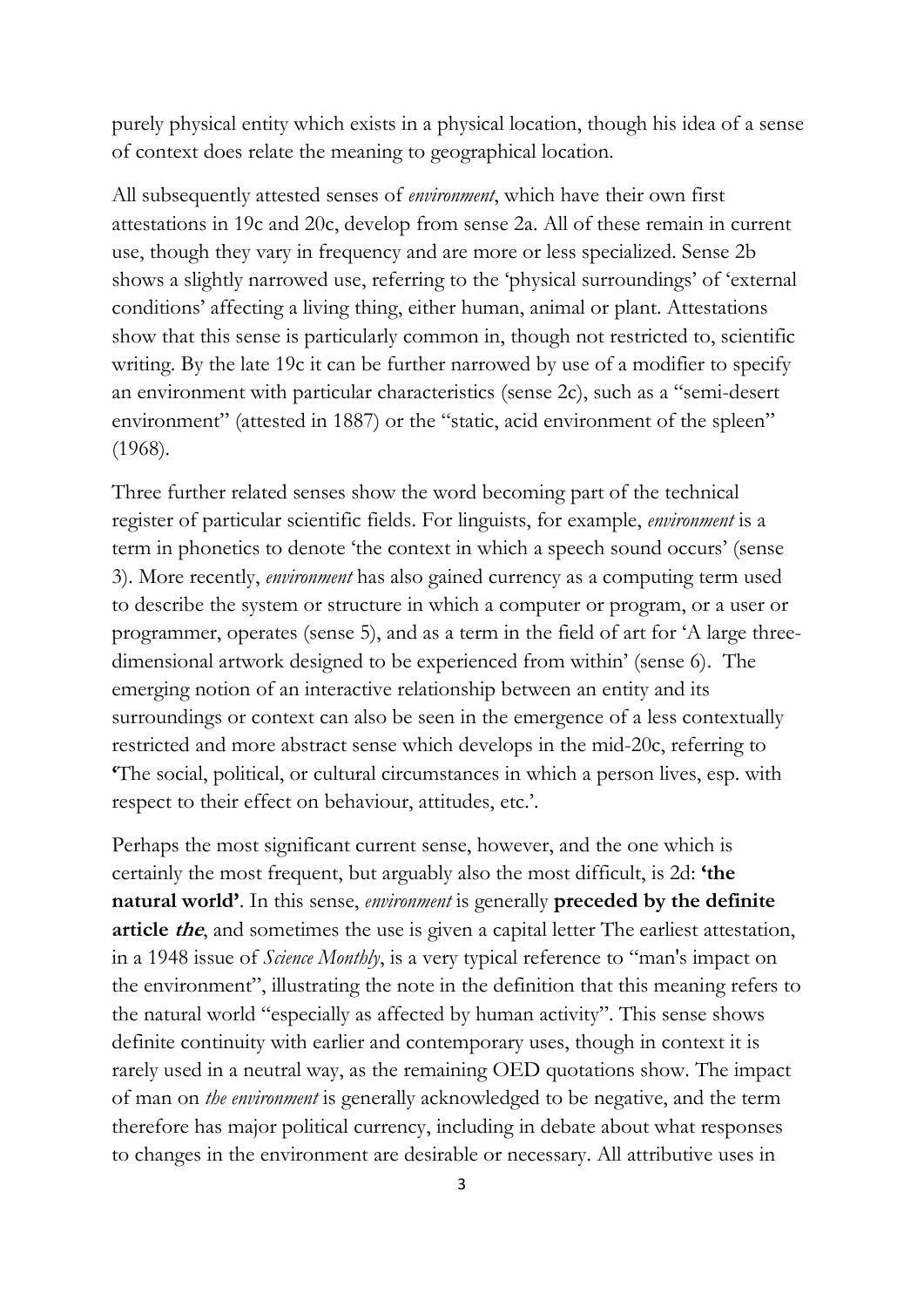the compounds listed in section C2 of the entry, and most of those in section C3, show use of *environment* in this meaning, indicating how established it has become.

## **3: OED entry**

environment, *n.*

**Origin:** Of multiple origins. Partly a borrowing from French. Partly formed within English, by derivation. **Etymons:** French *environnement* ; [ENVIRON](http://www.oed.com.libproxy.ucl.ac.uk/view/Entry/63080#eid5305972) *v.*, [-](http://www.oed.com.libproxy.ucl.ac.uk/view/Entry/116535#eid37270564) MENT *[suffix](http://www.oed.com.libproxy.ucl.ac.uk/view/Entry/116535#eid37270564)*.

**Etymology:** Originally < Middle French *environnement* (French *environnement* : see below) action of surrounding something (1487; earlier in senses 'proximity' (first half of the 12th cent. in Anglo-Norman as *avirounement* ) and 'surroundings, periphery' (*c*1200 in Anglo-Norman as *envirunement* )) < *environner* , *envirunner* [ENVIRON](http://www.oed.com.libproxy.ucl.ac.uk/view/Entry/63080#eid5305972) *v.* + *-ment* -MENT *[suffix](http://www.oed.com.libproxy.ucl.ac.uk/view/Entry/116535#eid37270564)*. In later use < [ENVIRON](http://www.oed.com.libproxy.ucl.ac.uk/view/Entry/63080#eid5305972) *v.* + -MENT *[suffix](http://www.oed.com.libproxy.ucl.ac.uk/view/Entry/116535#eid37270564)*. Compare earlier [ENVIRON](http://www.oed.com.libproxy.ucl.ac.uk/view/Entry/63079#eid5305659) *n.*, [ENVIRONING](http://www.oed.com.libproxy.ucl.ac.uk/view/Entry/63087#eid5306993) *n.*, [ENVIRONRY](http://www.oed.com.libproxy.ucl.ac.uk/view/Entry/63093#eid5308096) *n.*

French *environnement* is rare after the early 18th cent., and is now found chiefly (as a reborrowing < English) in the specific senses [2b](http://www.oed.com.libproxy.ucl.ac.uk/view/Entry/63089?redirectedFrom=environment&print#eid5307242) (1921) and [3](http://www.oed.com.libproxy.ucl.ac.uk/view/Entry/63089?redirectedFrom=environment&print#eid5307286) (second half of the 20th cent. or earlier).

†**1.** The action of circumnavigating, encompassing, or surrounding something; the state of being encompassed or surrounded. Cf. [ENVIRON](http://www.oed.com.libproxy.ucl.ac.uk/view/Entry/63080#eid5306504)*v.* 3, [2.](http://www.oed.com.libproxy.ucl.ac.uk/view/Entry/63080#eid5306279) *Obs.* 1603 - 1888

- 1603 P. HOLLAND tr. Plutarch *[Morals](javascript:void(0))* 1009, I wot not what circumplexions and environments [Fr. *enuironnements*; Gk. *περιελεύσεις*].
- 1843 T. SHEN tr. *[Rambles of Ching Tĭh](javascript:void(0))* II. xxxviii. 205 On witnessing the number of the rebels, and their strict environment of the city.

**2.**

**a.** The area surrounding a place or thing; the environs, surroundings, or physical context. Also *fig.* 1725 - 1989

1725 J. SEDGWICK *[New Treat. Liquors](javascript:void(0))* xviii. 345 If we examine into Anatomy, we shall find a perfect Environment of Glands and Emunctories all around the Neck, both internally and externally, which attract and drain off the imperfect and excretory juices.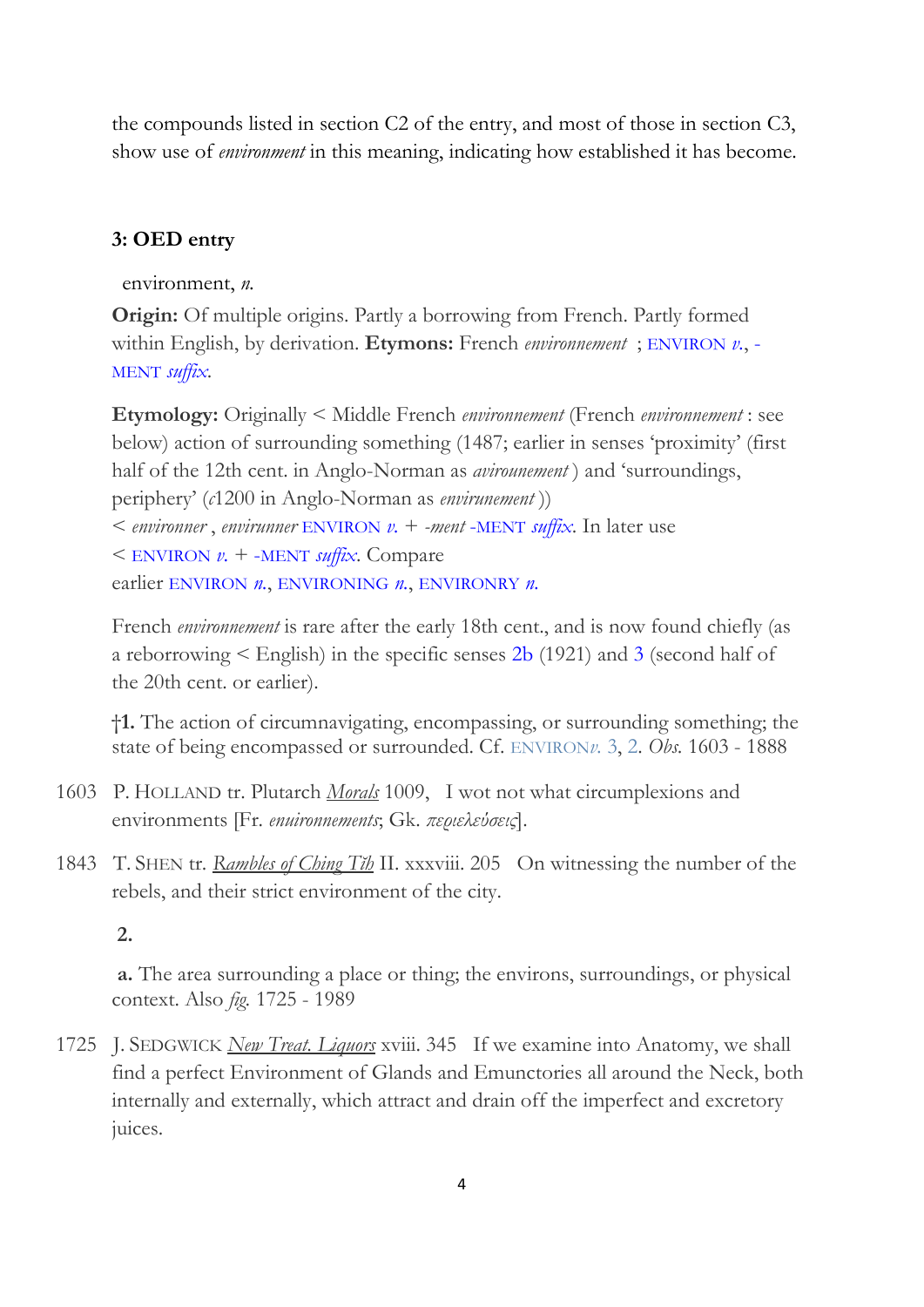- 1828 T. CARLYLE in *[Edinb. Rev.](javascript:void(0))* **48** 288 Literature was, as it were, without any local environment; was not nourished by the affections which spring from a native soil.
- 1872 J. S. BLACKIE *[Lays of Highlands](javascript:void(0))* Introd. 37 The environment of this loch put me in mind of Grasmere.

**b.** The physical surroundings or conditions in which a person or other organism lives, develops, etc., or in which a thing exists; the external conditions in general affecting the life, existence, or properties of an organism or object. 1855 - 2008

- 1874 H. SIDGWICK *[Methods of Ethics](javascript:void(0))* v. 167 The organism is continually adapted to its environment.
- 1990 C. PAGLIA *[Sexual Personae](javascript:void(0))* xxiv. 660 In biology, neoteny is the protraction of juvenile traits into adulthood or the premature development of adult sexual traits in a hostile environment.
- 2008 *[Daily Tel.](javascript:void(0))* 6 May 9/1 (*advt.*) These smart planthouses create the perfect environment to harden-off young plants and nurture seedlings and cuttings.

**c.** With modifying word: a particular set of surroundings or conditions which something or someone exists in or interacts with.

- 1887 *[Science](javascript:void(0))* 17 June 228/1 The ancient builders were stimulated to the best use of the exceptional materials about them..by the difficult conditions of their semi-desert environment.
- 1968 *[New Eng. Jrnl. Med.](javascript:void(0))* 11 Jan. 80/1 It is possible that the static, acid environment of the spleen provides a further degree of metabolic punishment to the already straitened deficient cell by creating a further reduction in glycolysis.

**d.** Freq. with *the*. The natural world or physical surroundings in general, either as a whole or within a particular geographical area, esp. as affected by human activity. 1948 - 2007

- 1948 *[Sci. Monthly](javascript:void(0))* Feb. 133/2 With this outside help, man's impact on the environment..becomes much greater than that of other mammalian species.
- 2007 *[Guardian](javascript:void(0))* 25 Jan. (G2 section) 18/2 The greater the energy use, the greater the carbon footprint, and the worse for the environment a product is.

**3.** *Phonetics*. The context in which a speech sound occurs. 1874 – 2003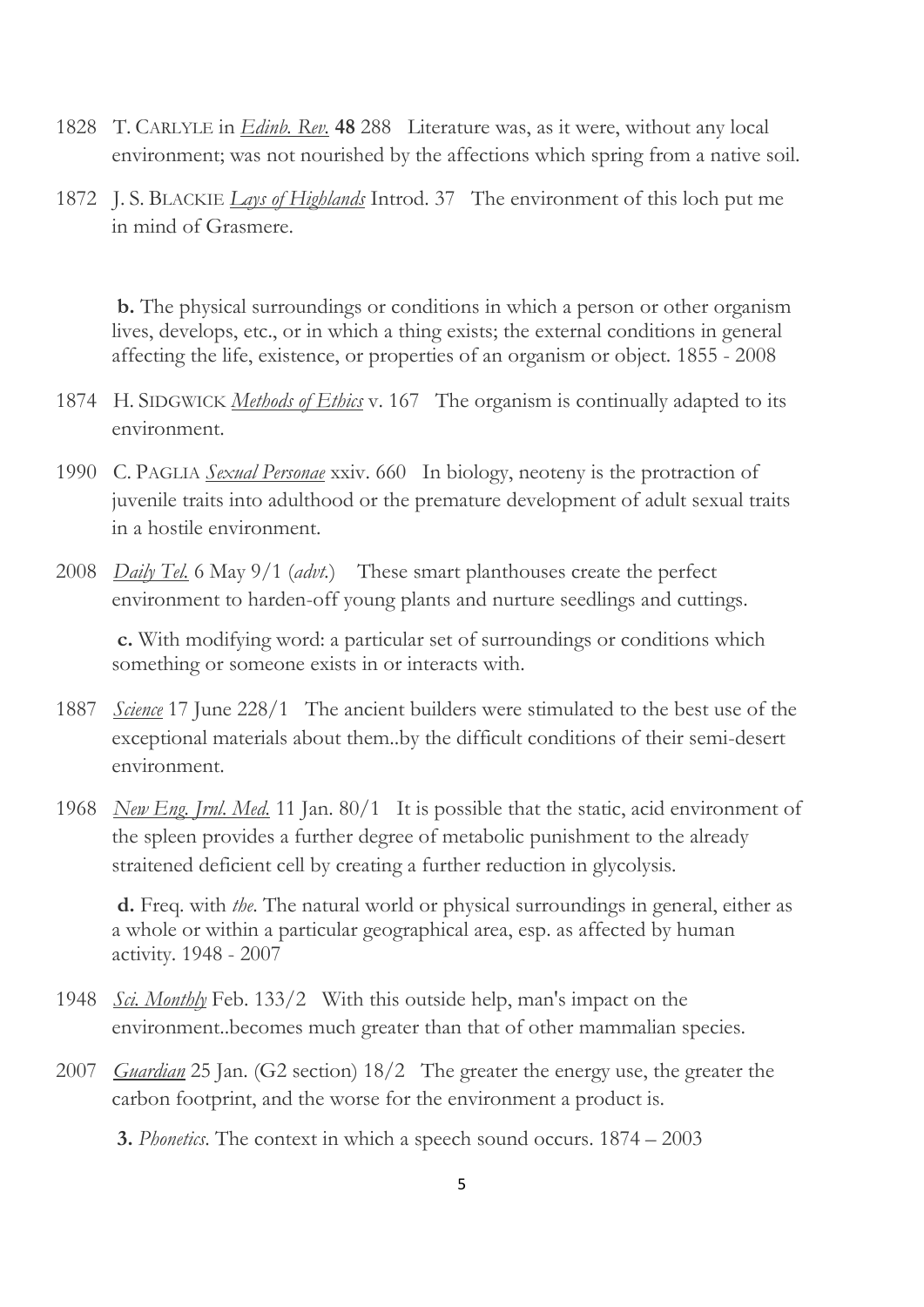1960 *[Medium Ævum](javascript:void(0))* **29** 27 There was evidently a phonemic distinction between forms which ultimately had the assibilated consonant and those which did not, even in the environment of front vowels.

**4.** The social, political, or cultural circumstances in which a person lives, esp. with respect to their effect on behaviour, attitudes, etc.; (with modifying word) a particular set of such circumstances. 1936 – 2005

- 1946 S. A. HAYAKAWA in W. S. Knickerbocker *[20th Cent. Eng.](javascript:void(0))* 47 In accounting for human behavior it postulates the 'neuro-semantic environment'—the environment, that is, of dogmas, beliefs, creeds, knowledge, and superstitions to which we react as the result of our training.
- 2006 *[Sydney Morning Herald](javascript:void(0))* 18 Nov. 47/2 Singapore's stable political, social and economic environment is no high-stakes gamble.

**5.** *Computing*. The overall physical, systematic, or logical structure within which (a part of) a computer or program can operate; the particular combination of operating system, software tools, interface, etc., through which a user operates or programs a system. 1961 - 2005

1986 *[Micro Decision](javascript:void(0))* Oct. 34/2 Windows and GEM are bundled with the machine, giving the user a choice of environments.

**6.** *Art*. A large three-dimensional artwork designed to be experienced from within. 1962 – 2006

1977 *[Times](javascript:void(0))* 19 Aug. 12/5 In the jargon of modern art, an environment is a work of environmental art: a form of art that encompasses the spectator instead of confronting him with a fixed image or object.

## **COMPOUNDS**

**C1.** General *attrib.* and objective (chiefly in sense [2b\)](http://www.oed.com.libproxy.ucl.ac.uk/view/Entry/63089?redirectedFrom=environment&print#eid5307242), as **environment area**, **environment control**, **environment manipulation**, etc.

- 1913 W. G. ROSE *Success [in Business](javascript:void(0))* II. vi. 89 The passive man gradually comes to submit to all the influences that surround him. He becomes the subject of environment control.
- 1995 *[Accounting Rev.](javascript:void(0))* **70** 460 Structured firm managers were clearly not less sensitive than unstructured firm managers in perceiving the environment manipulation.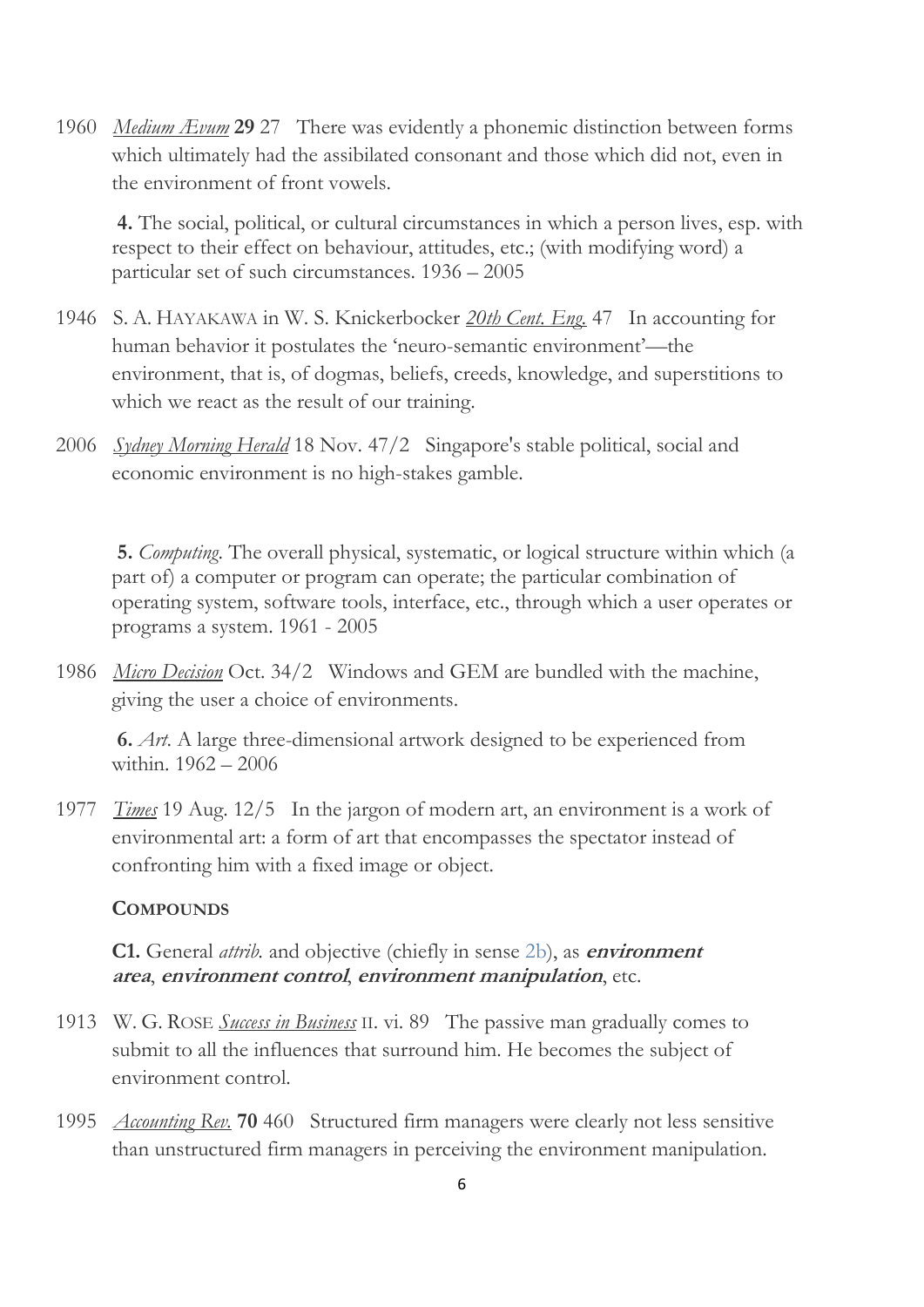## **C2.** General *attrib.* (in sense [2d\)](http://www.oed.com.libproxy.ucl.ac.uk/view/Entry/63089?redirectedFrom=environment&print#eid183516713). Cf. [ENVIRONMENTAL](http://www.oed.com.libproxy.ucl.ac.uk/view/Entry/63090#eid193151897) *adj.* 2, [3a.](http://www.oed.com.libproxy.ucl.ac.uk/view/Entry/63090#eid193151960)

*environment commission, environment commissioner, environment department, environment editor, environment minister, environment ministry, environment movement, environment officer, environment policy, environment secretary, environment spokesman*

#### **C3. Other compounds:**

*environment agency, environment committee, environment conscious, environment friendliness, environment friendly, environment group, environment issue, environment-minded*

## **4: Linguistic Analysis**

The significant semantic changes that *environment* undergoes, as described above, cannot be separated from the way the word is used grammatically. In this respect, *environment* is a word which shows significant interplay between syntax and semantics. In its early uses, where the word denotes the physical or non-physical surroundings of a particular entity, *environment* can be modified by the indefinite article *an*. Sometimes, it is (also) preceded by an adjective such as *perfect* or *hostile*; and very often who or what this applies to is explicitly specified somewhere else in the sentence: for example "a perfect Environment of Glands and Emunctories all around the Neck" (1725, at OED sense 2a). If an entity is not explicitly stated in this way, the entity nevertheless still tends to be retrievable from the context. For example, "Singapore's stable political, social and economic environment" (2006, at sense 4), is clearly described in terms of how it is experienced by people – the people in that environment. Where *environment* is modified by the definite article *the*, it tends to be preceded or followed by a phrase which specifies the relevant entity, making clear what particular *environment* is being referred to: for example *the environment of this loch* (1872, at 2a). In terms of these grammatical frames influencing meaning, however, a major change can be seen in the mid-20c, when *environment* begins to be used without modification but usually with a preceding definite article, as *the environment*. This is now a very familiar use*,* in which *environment* refers to the whole natural world (or sometimes an area or aspect of it) rather than the immediate physical context of a particular organism.

This important 'natural world' sense of *environment* (along with its derived form *environmental*) appears to account for a huge rise in frequency. This is evident. particularly from the 1960s, and is a linguistic change that invites consideration in broader social terms, as suggested in the essay below. Looking at common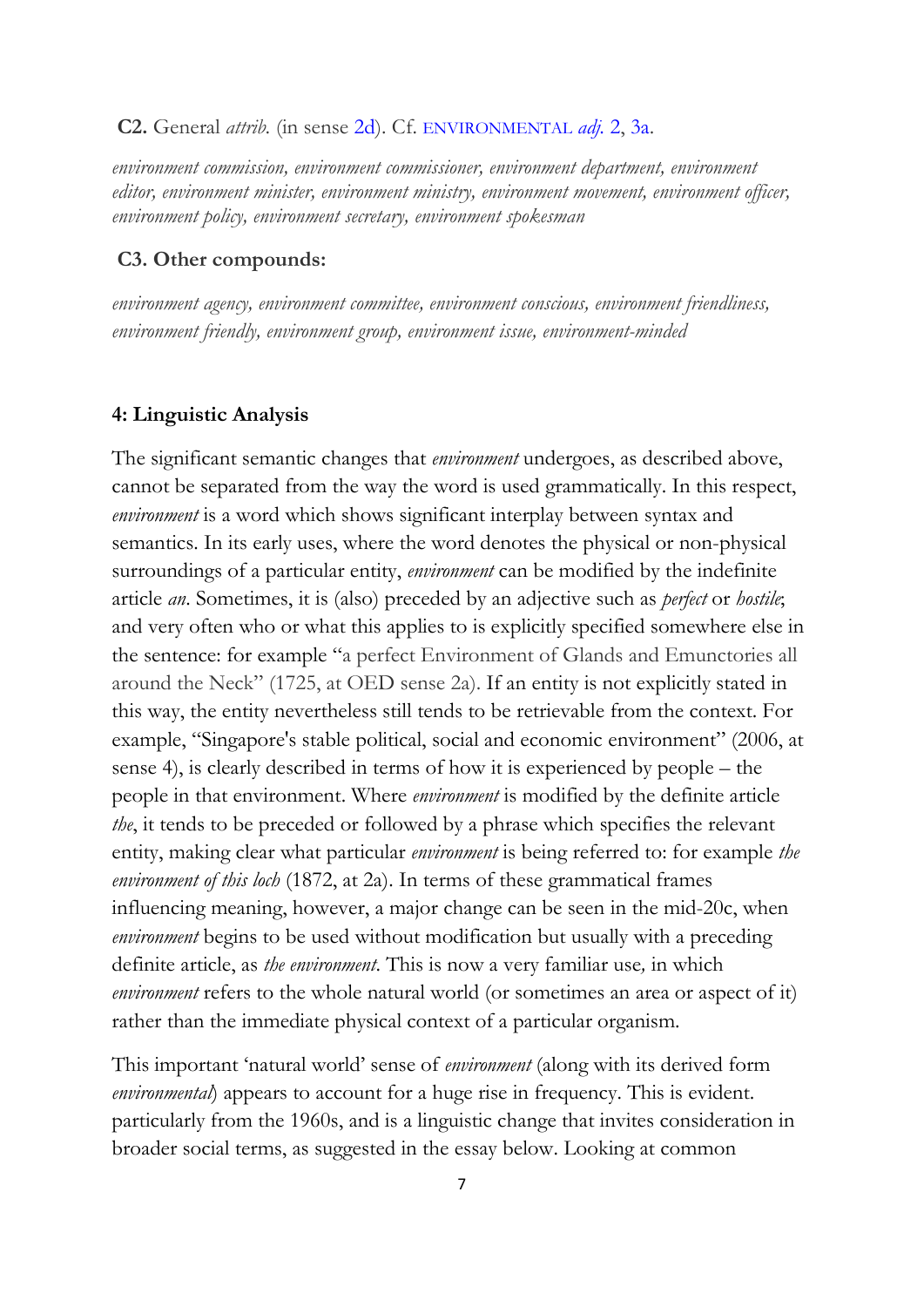collocations for both forms, *environment* and *environmental*, provides some further evidence related to the sharp rise in frequency. For example, the ten most frequently occurring words after *environmental* in the COHA corpus are *protection, health, groups, impact, factors, condition, problems, issues, law* and *quality*. With the exceptions of *health, condition, factors* and *quality*, these collocates indicate the 'natural world' sense (though not in every occurrence, particularly in the cases of *impact* or *conditions*). At the same time, the list also shows that uses corresponding to the 'immediate physical or non-physical surroundings' sense **remain firmly established**, and as a result both *environment* and *environmental* appear to exist in fairly stable states of polysemy.

The relationship between this group and semantically related words is complex and interesting. *The environment* is closely synonymous with *the natural world* (the expression used in the OED definition for this sense), and has the same positive connotations as the terms *nature* and *natural*, as well as (slightly less consistently?) *countryside*. However, *environment* is often used to mean more than simply *natural world* or *countryside*. It also reflects the word's earlier meanings, which encompass a notion of interaction between subject and environment. In very many instances, as a result, the word highlights the impact of the human 'inhabitant' on its surroundings, rather than vice versa. Indeed, in much of the popular press this contemporary sense of *environment* has become far more frequent than any other, in part reflecting the fact that it is the term used in the names of many governmental and non-governmental organisations, such as 'The Environment Agency' (UK), and 'The Environmental Protection Agency' (US).

Perhaps the closest synonym for *environmental* is *ecological* (even though the related nouns *environment* and *ecology* evoke different conceptualisations). But this word is notably less frequent in British and American English and there are important differences between the terms. In the second edition of *Keywords* in 1983, Williams suggested that "Ecology and its associated words largely replaced the *environment*  grouping from the late 1960s"; but corpus evidence does not seem to support this statement if frequency is the measure of 'replacement', at least in more recent decades. If the measure is one of prominence in public discussion, rather than frequency, then it is arguable that the placement displacement of *environment* by *ecology* seems still less likely. As a group, *ecology, ecological* and *ecologist* have more 'scientific' connotations than *environment*, *environmental* and *environmentalist*; and this may be why those terms have remained more restricted in their patterns of use. An *ecologist* is typically a qualified professional, whereas an *environmentalist* is as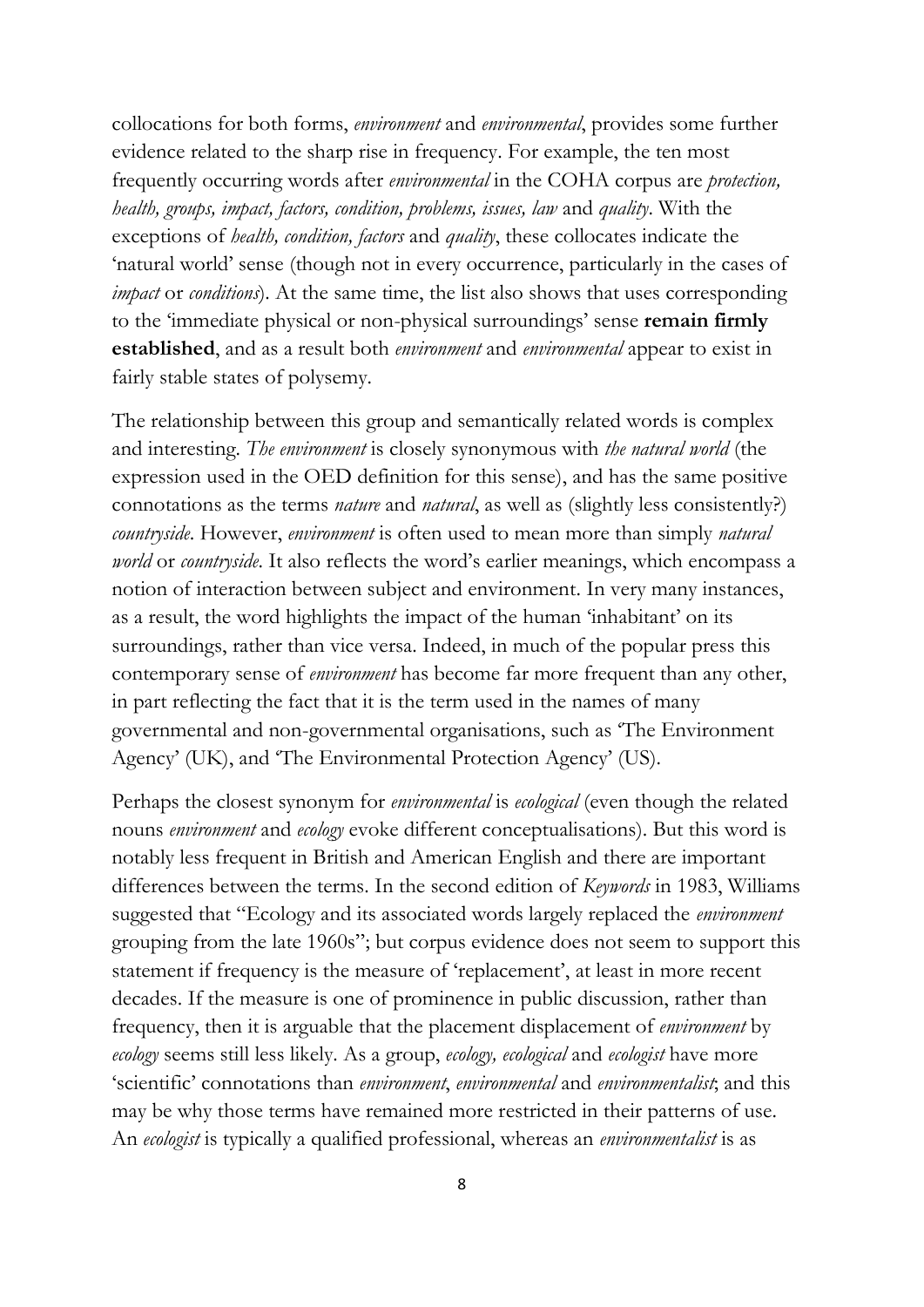likely to be an enthusiastic or committed amateur or generalist. The phrase *ecologically sound* as a result appears more precise than *environmentally friendly* or another partial synonym which makes such concerns seem more informal and accessible, *green*. On a larger scale, the *environmental movement* seems to have largely taken over from earlier *ecological movement*, and *environmental* has increased in use in other collocations, while *ecological* appears to have had a more steady use. One further difference between the two clusters of terms is that *ecology* does not have an everyday sense equivalent to *environment*, and this may also be in part responsible for growth in frequency and use of *environment-*related terms. There is nevertheless one important exception to this tendency: use of the prefix *eco-*, which benefits from being 'snappier' than alternatives and is responsible for a large number of new forms, including relatively established *ecotourism* as well as more recent coinages such as *eco-bling*, *ecovore* and *ecosexual* (the last of these 'a person who has a very strong interest in environmental issues affecting their lifestyle and choice of romantic partner', as defined by the 2011 *Macmillan Dictionary* Green English buzzwords list).

#### **5. Essay**

The history of *environment*, as outlined above, shows significant development in the word's meanings. Where *environment* is used to refer specifically to humans in their surroundings, such changes have resulted in a range of possible emphases: from humans being situated in their "surroundings" (OED 2a), through being "affected" by and "interacting" with those surroundings (OED 2b), to "having an impact on" them (OED 2d). Use of *environment* to indicate the last of these relationships (human "impact" on natural surroundings) has been dramatically highlighted recently in the use by some geologists of a new expression, *Anthropocene period* rather than *Holocene period,* to characterise the present epoch in Earth's history. What connects the neologism *Anthropocene* with *environment* is not only that *Anthropocene* defines the current period based on human transformation of the planet but that proponents of the idea give a start date for the period, based on geological evidence, that is roughly simultaneous with first attestations of *environment* in its "surrounding natural world" sense. Whatever merit is to be found in such coincidence, however, the important questions about *environment* in contemporary discourse are not so much to do with this recent use of the word as questions about the relationship between that sense and the word's continuing, other meanings.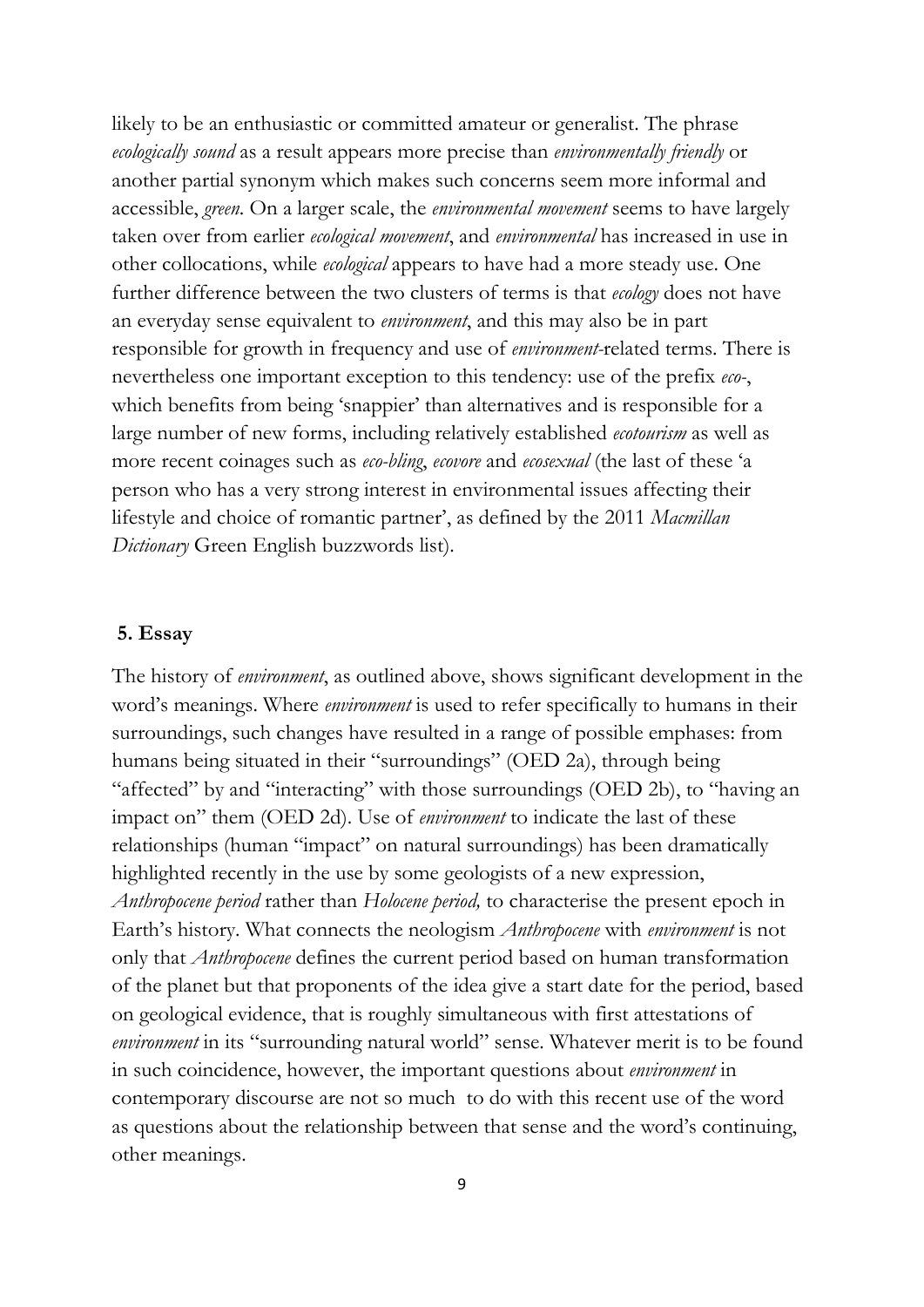One immediate difficulty with *environment* is whether, and if so how far, the word retains its relational meaning of "surroundings" when used to mean "the natural world, countryside, or unspoiled place". This meaning appears not to be concerned with specific surroundings but with a default or generalised, 'overall' domain, hence increasingly common use with presupposing "the": 'the Environment'. As a result, what we consider "environment" to be can vary greatly, not only in reference but in scale and duration: from local and temporary experience of a particular place up to global processes such as wind patterns, ocean currents and changing climate. Such variation in scale partly reflects people's historically experienced environments and the amount of information available to them. For much of human history, social relationships were organised around local settlements, and structured intangibly by hierarchies and customary behaviour in ways that together created relatively contained "ecosystems". What lay beyond the horizons of such lives was experienced largely through myths and accounts such as travellers' tales. Over time, social changes have gradually increased the scale on which vast numbers of people conceive their "environment": from local spaces, through regions and countries, towards varying degrees of awareness of world-level geographical and political relationships. By the time the "natural world" meaning of *environment* appears in the second half of the  $20<sup>th</sup>$  century, such shifts of scale had resulted for billions of people in a new phase of global self-perception, underpinned by international travel and institutions, and readily visualised through photographic imagery of planet Earth as a single whole when viewed from outer space. At the same time, the Earth was revealed as vulnerable to new threats of annihilation*,* not only as the result of recent use and subsequent proliferation of nuclear weapons but also (as a kind of *environmental apocalypse)* from apparently "natural causes". The horizon of what "environment" is continues to recede. There is still a conventional boundary at the level of planet Earth, rather than "environment" extending into the massive amounts of space beyond. But even that boundary is stretched by recent plans for space station tourism and the establishment of human settlements on other planets, increasing environmental concerns about pollution of space by rocket and satellite debris.

The recent history of the word has been an important phase in its development. The rapid rise in frequency of *environment* in its "natural world" meaning during the 1960s coincided in social terms with increased public awareness of humans' destruction of their own surroundings. Resulting tensions reflected in the word have increased in parallel with accumulating (yet continuously disputed) evidence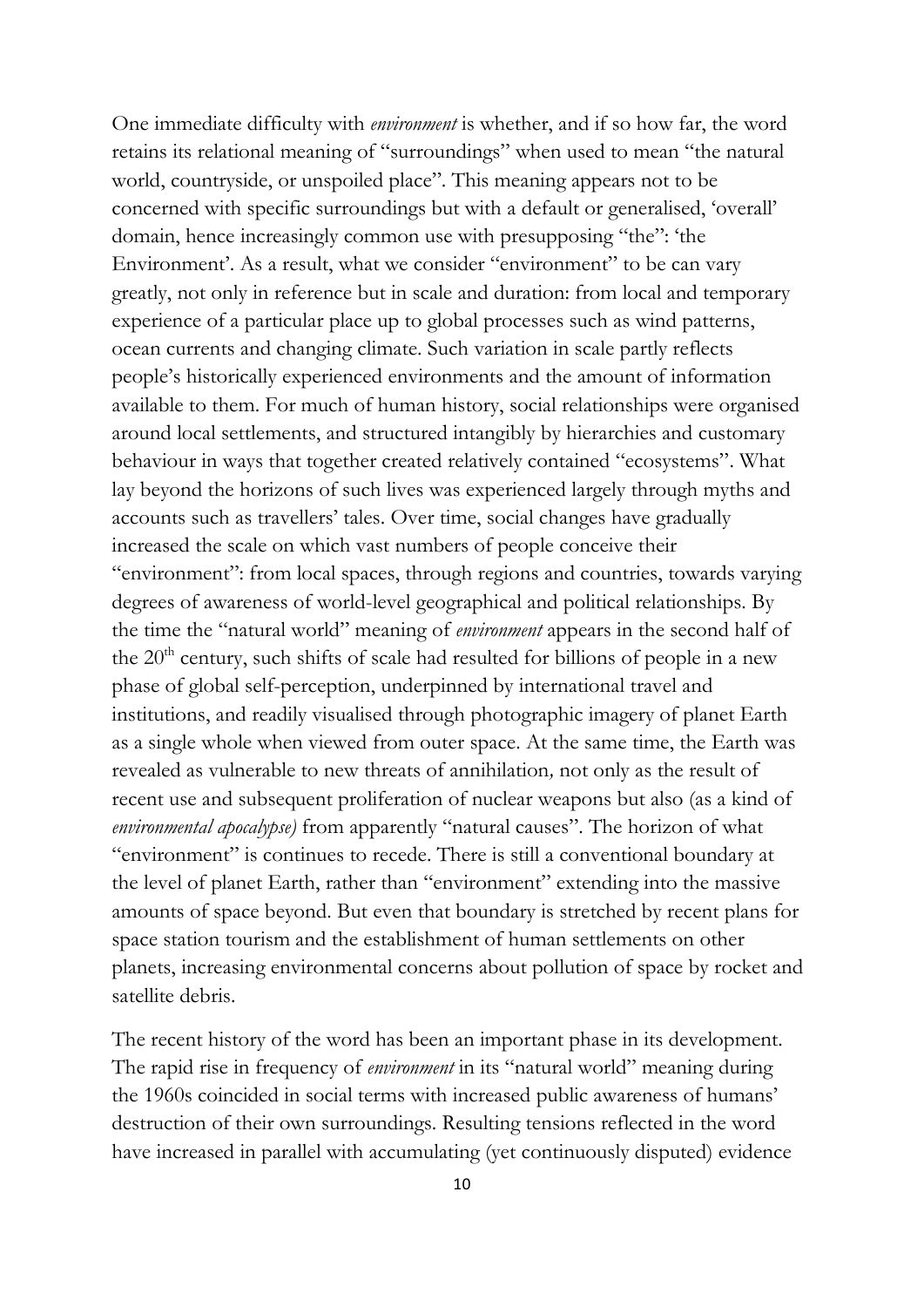of detrimental change, including global warming, degradation of natural resources, and water shortages. Over the same period there have been particular moments of urgent concern, such as the 1985 discovery of a hole in the ozone layer over Antarctica, recent graphic evidence of the rapidity of deforestation of the Amazon basin and associated loss of biodiversity, plastic bags found in the Pacific Ocean's Mariana Trench, and the collapse of polar ice shelves and visible retreat of glaciers worldwide.

Shifts of perception on this scale regarding what "the surrounding world" is like almost inevitably clash with established notions of how "the natural world" has been represented. In response, audiences have shown new kinds of interest in connections between social and aesthetic issues and the possibility of transforming perception of "the natural world" into understanding of "the human environment". Scientifically, alongside research in already established disciplines *environmental science* has emerged as a multidisciplinary field linking together biological, geological and political aspects of the current situation. Artistically, the vulnerability of the natural world to destruction by humans has problematized assumptions which made possible bucolic retreat from urban life into the countryside as well as pastoral allegory, also challenging religious evocations of the world as a well-tended, divine garden. Politically, the period since the 1960s has seen the emergence of *environmentalism* as a recognised protest and campaigning movement, with Greenpeace founded in 1969 and Friends of the Earth in 1971. Partly in response, government and other public authorities have been charged with responsibility for "the environment", such as the UK's "Department of the Environment" in 1970. An influential UN conference in Stockholm in 1972 promoted concern for "the human environment" by highlighting "limits to growth", urging conservation in the face of economic and political orthodoxies that have prioritised development reliant on extractive industries and industrial expansion. This is the context in which *environment* has been gradually adopted as a prominent media category for news and opinion on topics as diverse as science and politics, modes of artistic representation, travel choices and lifestyle.

Understanding what "the environment" is, however, may still be less difficult than assessing what such an environment does or what is done to it. Beyond the word's dictionary senses, *environment* conveys thicker, cultural conceptualisations. This is because, as well as reflecting past and current use those dictionary meanings encapsulate nuanced, often contested, patterns in the history of ideas, including technical concepts in a number of specialised fields; and such ideas are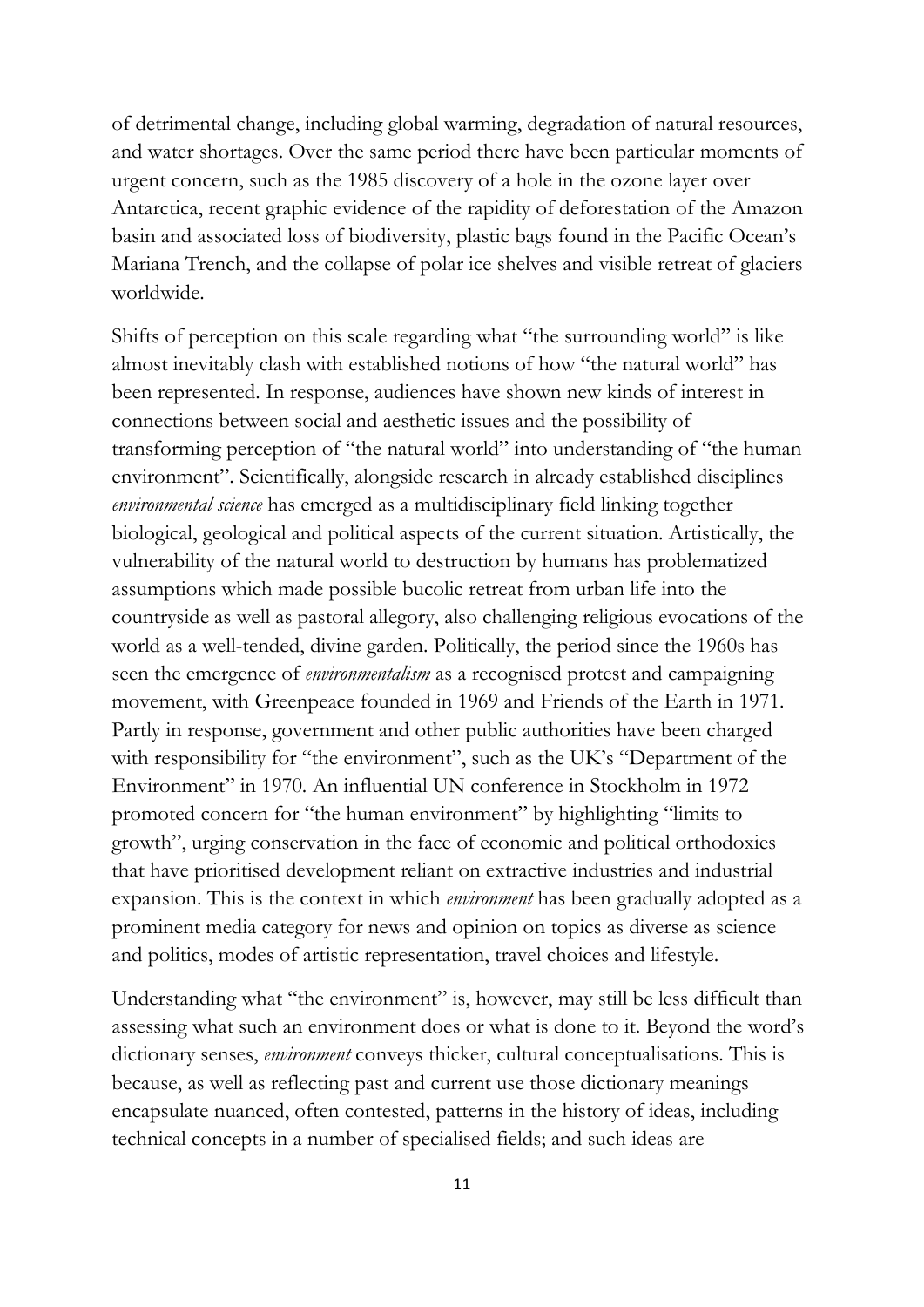presupposed or implied by use in particular contexts. Some of the ideas in question developed far earlier than the relevant, modern use of *environment*, and relate closely to traditions of seeking to understand the relation between humans and the world through concepts such as "nature" and "culture". Partial overlap in meaning between *environment* and the immensely complex word *nature* has resulted in a transfer of some associations and implications from *nature* to *environment*, such that the "natural world" sense of *environment* inherits, but also inflects, ideas mainly developed in relation to earlier and continuing uses of *nature*. The ideas and positions are highly complicated. But some contrasts and connections can be highlighted by working outwards from the dictionary definitions of *environment* described above.

Questions about where humans are in a general scheme of the world, or whether humans are somehow outside any such scheme, have posed persistent difficulties in many cultures and periods. Because the meanings of *environment* now include both relational ("surroundings") and non-relational ("natural world") possibilities*,* modern use of *environment* straddles such religious and philosophical issues, albeit inconclusively. Use of the word allows humans to be treated either as prime agents in the natural order or as insignificant creatures in a greater environmental drama, whatever its trajectory or final outcome, in such circumstances deflecting the problematic issue of human exceptionalism.

Religious and philosophical understandings before the emergence of, and continuing alongside, human-centred views of the natural world have tended to picture the world by means of "universal" schemes of being (a cycle of life, natural order, a chain of being). In such schemes, humans have typically occupied an integral but subordinate position. Conceptions along such lines were (and are, where they continue) saturated with cultural and religious significance, whether pantheistic or involving deities; and representations of the natural world are not only observations or description but acts of worship or propitiation. Humans in such a view are part of, and linked to, a living world that is understood as consisting of uncontrollable natural forces including storms and tides, and magical or intimidating places including mountains and forests. In religious frameworks, it has been an essential task to reconcile how such a subjugated relationship to the living forces of Nature can fit with human purpose and a belief in creation as the expression of a creator. While devotion to abstract Nature may now seem less influential, at least in Western religions and thinking, resonances may still be felt in some viewpoints on "the environment", ranging from intuitive trust in the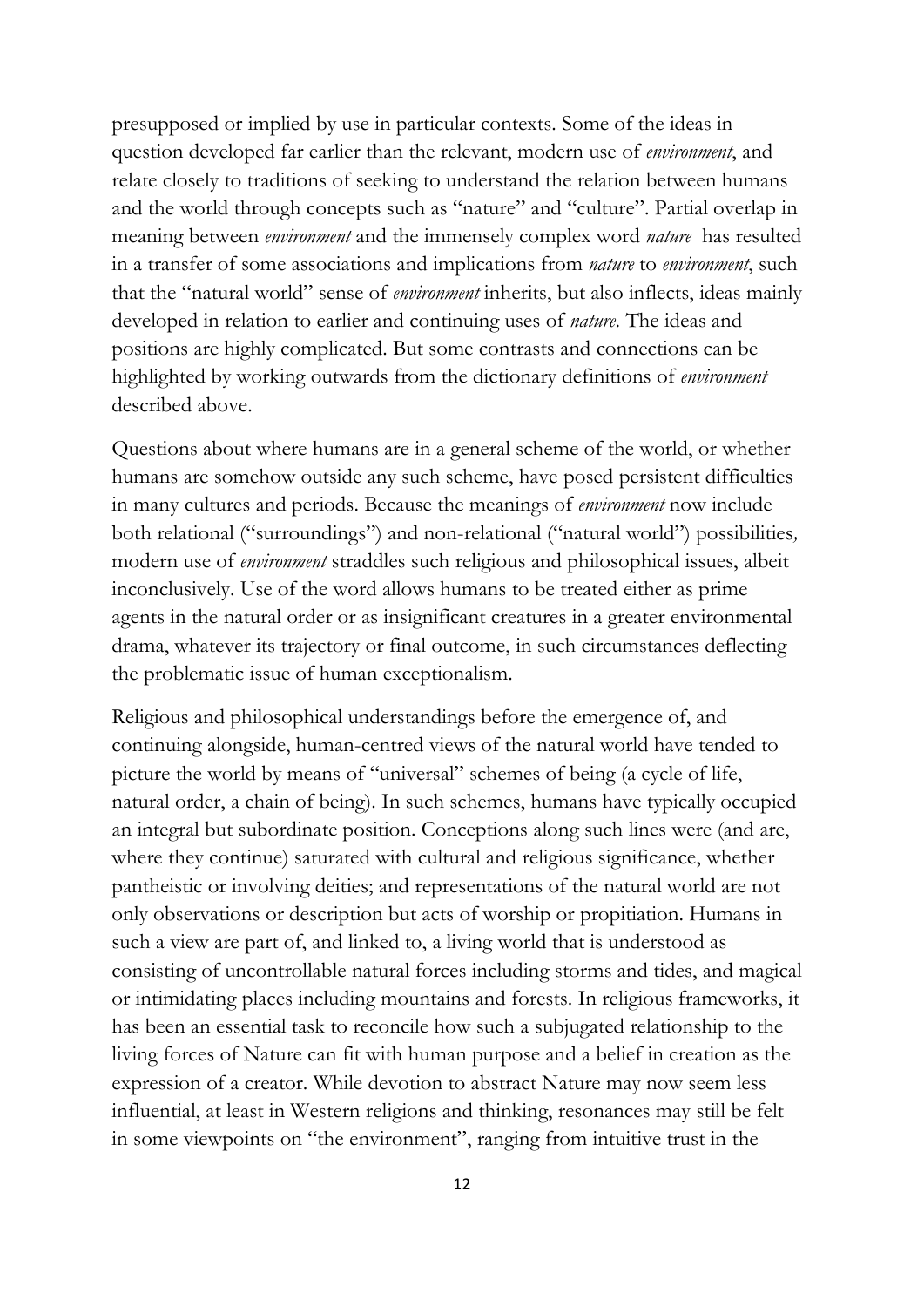protective auspices of Mother Nature through to Lovelock's Gaia Hypothesis, which propounds the notion of a synergistic and self-regulating system that perpetuates conditions on Earth.

In varying degrees of contrast with "forces of nature" beliefs, a cluster of humanistic traditions, both religious and secular, have claimed a special place for humans as the point of observation, judgement and interest within whatever the larger conditions or scheme of life may be. In such frameworks, which are carried over into uses of *environment*, humans are still part of their natural surroundings but are the highest point of creation, or exceptions to the natural order, having either been created or emerged as a separate or even unique category of being. On this conception, *environment* can seem exactly "surroundings": the backdrop to a human narrative, there merely to supply resources for instrumental use or industrial transformation. Tensions within this tradition were explored extensively in Enlightenment speculation about the pre-social "state of nature" against which human characteristics and interests might be judged, and which set the terms for distinctively human organisation: the social contract entered into by individuals in the formation of society. Such an imagined state of nature might involve peaceful and contented existence, in the environment of a bountiful, earthly paradise; or it might involve bitter struggles for control over nature and other people, with the only escape being acquiescence in the guardianship of a tyrannical leader. The content and implications of developing positions differed substantially from Hobbes through Locke to Rousseau, but an assumption ran through all of these frameworks of a separation between humans and nature.

As recent use of *environment* has converged on semantic space occupied by *nature*, that dualistic aspect gives rise to an anthropocentric view seemingly in tension with nature-centric accounts of how humans inhabit their environment. If what distinguished "nature as a living force" was that what might now be called Earth systems were ultimately dominant over human ones, then from the Early Modern period onwards concepts of nature which now form a substratum in the meanings of *environment* have offered a more human subject-centred understanding. Artistically, traditions of landscape painting have lent support to this conception, with the painter's viewpoint outside and framing the space of natural landscape depicted. But such separation between humans and their surroundings is not confined to artistic discourse; Einstein, for instance, is reported to have commented apparently simply that, 'The environment is everything that isn't me.'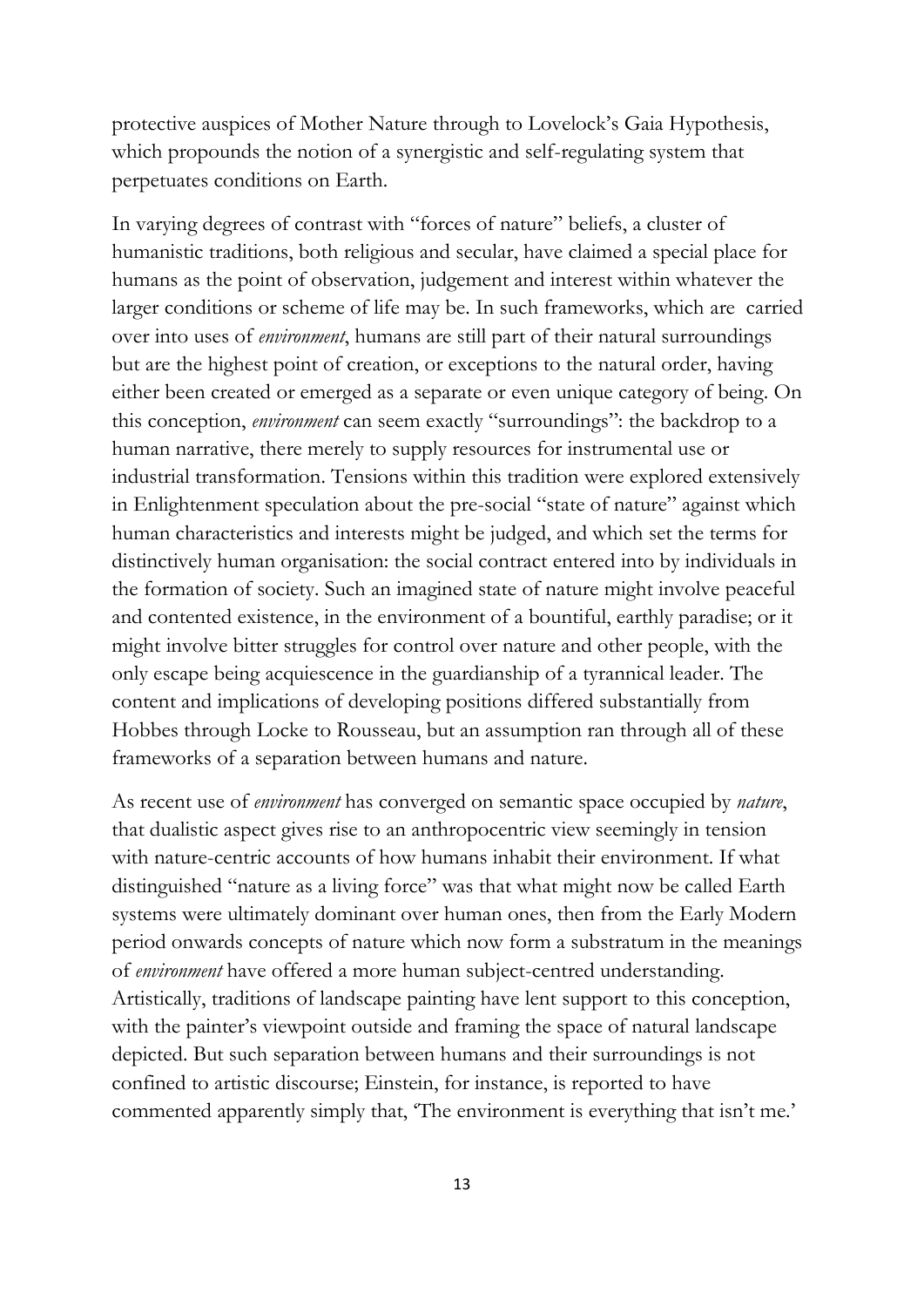The relationship that exists between humans and the natural world, in or out and which of the two dominates, is an important issue in what *environment* conveys. This is not least because of implications as regards the kinds of interaction that may take place between them. Three main kinds of interaction stand out, which may be presumed, implied or further developed in any given context of use of *environment*.

One influential conception is that the relationship between environment and humans is one of causal influence. This conception is OED sense 2b, identifying not only physical surroundings or conditions in which a person or other organism lives, but also the external conditions affecting his or her life or existence. In different contexts, such views were especially prominent in the 19th and 20th centuries, ranging from intuitive notions of cause and effect, through anthropological beliefs in the effect of climate on human behaviour and character, and artistic representations of social causation in realist literary fiction, to systematic theories of determinism by selection and adaptation in evolutionary theory and of conditioning in psychological behaviourism. The directly expressed concept of *environmental determinism* foregrounds how environment shapes or moulds human beings, by claiming that environment, frequently as opposed to heredity, is the primary influence on the development of a person or social group. The idea of environment as a shaping force is further reflected in general linguistic usage, where the most frequent verbs expressing what effect *environment* has include *influences, changes, shapes, affects,* and *fosters* , as well as slightly less frequently but with greater force, *dictates* and *determines*.

The idea that people are shaped or moulded by, and so are in some sense a product of their habitat and upbringing, can in some circumstances seem deterministic in a further sense: that of suppressing or even ruling out agency in relation to whatever conditions are encountered. The other two forms it is important to highlight regarding interaction between humans and their surrounding which are implicit in use of the word *environment* are both concerned with the issue of agency, either as a restricted form of after-the-fact resistance or as more proactive intervention, either of which may have either destructive or restorative consequences.

While not necessarily showing great agency, one alternative conception to being actively moulded by environment is a feeling of being excluded from what is assumed to be a different, better and typically earlier environment that might have supported a sense of *environmental belonging*. Such a view, whether simply feltor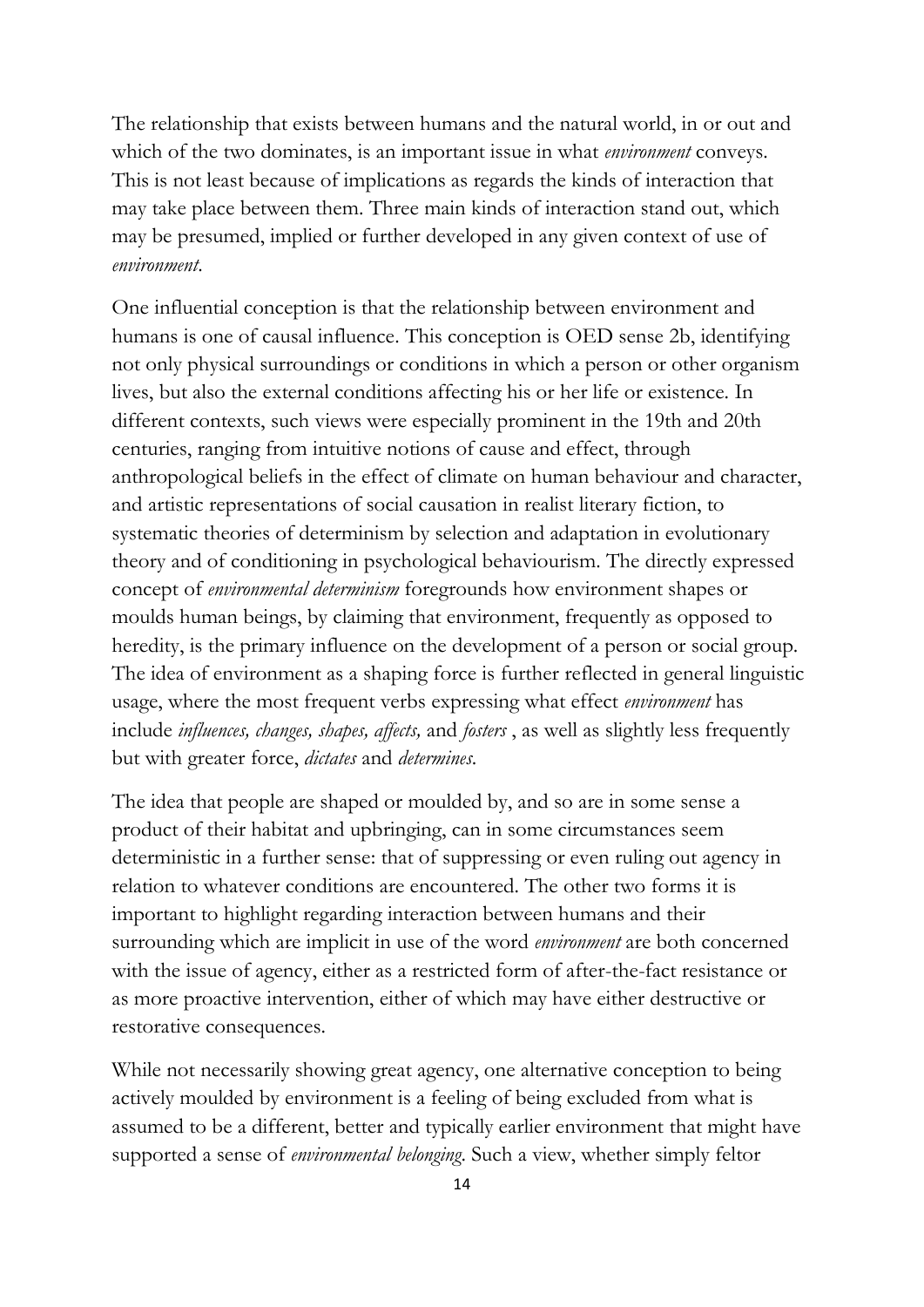directly articulated, may be expressed as an idealising or romanticising of that environment, or alternatively in friction between humans and the environment they consider themselves to be actually living in. General and powerful examples of such a sense of environmental exclusion or alienation include religious responses to the idea of a Fall resulting from expulsion from the Garden of Eden, the Classical idea of decline from an imagined Golden Age, and nostalgia for the particular surroundings of a lost country or home, or of an earlier period in general. One illustrative case, in which the word *environment* is especially prominent, is Leavis and Thompson's book *Culture and Environment* (1933), a work which sought to promote critical thinking defending "the cultural environment" (viewed as a traditional way of life that placed a high value on heritage and community) against modernity and a kind of social alienation thought to have taken hold as a result of the Industrial Revolution. In Leavis and Thompson, the word *environment* is used in a number of ways. In some uses, *environment* refers to an ordered social equilibrium to be found in "immemorial experience" and "the natural environment and the rhythms of the year". Combining the turning of the seasons with a preindustrial, agricultural and craft mode of production and related social customs, Leavis and Thompson suggest that, "Men in such a relation to the environment and one another constitute a human environment*,* an organic community." [p86]. If, however, that claimed organic community is damaged, in this case by industrial production, and turned into a "modern environment" with its accompanying media and advertising, Leavis and Thompson contend that society should not leave a person to be "formed unconsciously by his environment", as they imply would happen in a "healthy" state of culture. Rather, people should be trained by means of an "education against the environment" [p.106] to discriminate and resist. What an "environment" is, in such thinking, is not well defined but may extend to something remembered or imagined, and contrasted with present surroundings considered to have a negative impact on people; the claimed negative impact then forms a basis for environmental resistance. The formula of this kind of argument about past and present environments is a familiar one, and raises important questions about what differentiates measures which are environmentally conservationist from ones which are merely conservative.

Finally as regards different forms of interaction between human and environment, in the reverse direction of deterministic influence or causation humans can be dominating agents who have a major *environmental impact*, potentially on a scale that may even destroy that environment. What *environmental impact* then means needs to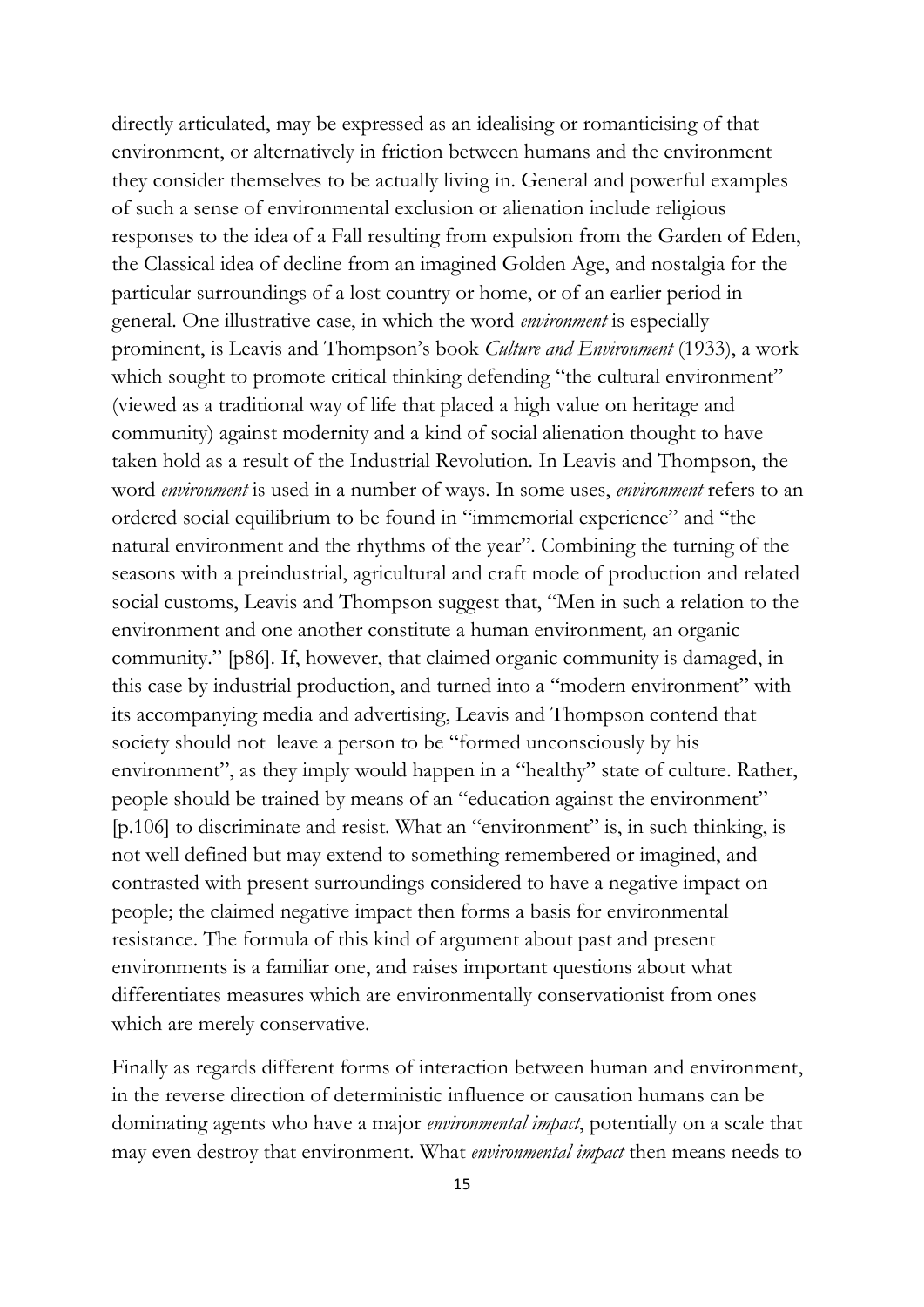distinguish – in some cases on obvious evidence, but in other cases far more carefully than we typically do – between kinds of impact that are destructive and others kinds urged by campaigners, policy makers and innovators recognising a threat and seeking to redress a present level of environmental damage through future-oriented intervention or management. Some strategic interventions may inevitably appear less to be less a matter of conservation than of *environmental engineering* (e.g. the development of windfarms, carbon trading, or policies aiming at net zero emissions). Both kinds of impact, within which there are many gradations, are expressed but not differentiated in informal use of the word *environment* itself. The top five or six processes associated with what human presence does to the *environment* cover both kinds: degradation, destruction, pollution, preservation, protection and conservation.

All these semantic difficulties at stake in *environment* are present wherever problems and plans are in question regarding development of what is to be understood as a *sustainable environment*; and the scale of conceptual challenge involved can be highlighted further if *environment* is located within its semantic field of related words, especially partial synonyms introduced above including *ecology, locale, Earth, the Planet,* and *nature.* A Google Ngram comparing relative frequency over time of perhaps the three closest terms – *environment, ecology* and *nature* – shows unsurprisingly that *nature* has been more frequent in use than either of the other two throughout the periods in which two or all three of them have been available. This is undoubtedly a significant factor, though not the main reason, why Williams's looks particularly carefully at *nature* both in his lengthy entry for the word in *Keywords* and in his detailed investigation of historical representations of "nature" (and its connections with land-use, agriculture and commerce) in *The Country and the City*, an analysis organised around the two additional key words in that book's title. Within the wider comparison between *environment, ecology,* and *nature*, it is also notable that *environment* has been consistently more frequent than *ecology* throughout the period in which both have increased in relative frequency in the language at large (*environment* rising more steeply than *ecology*). *Nature*, on the other hand, has followed a downward trend, with minor reversals in relative frequency, since a high point in the 1790s. Inevitably such data have limited interpretive value, however, because both *environment* and *nature* (less so *ecology*) have multiple meanings. An Ngram comparison of the three is not only dependent on the dataset of digitised print material from which it is derived but also involves generalisation across multiple senses prompted by each word in different and changing contexts.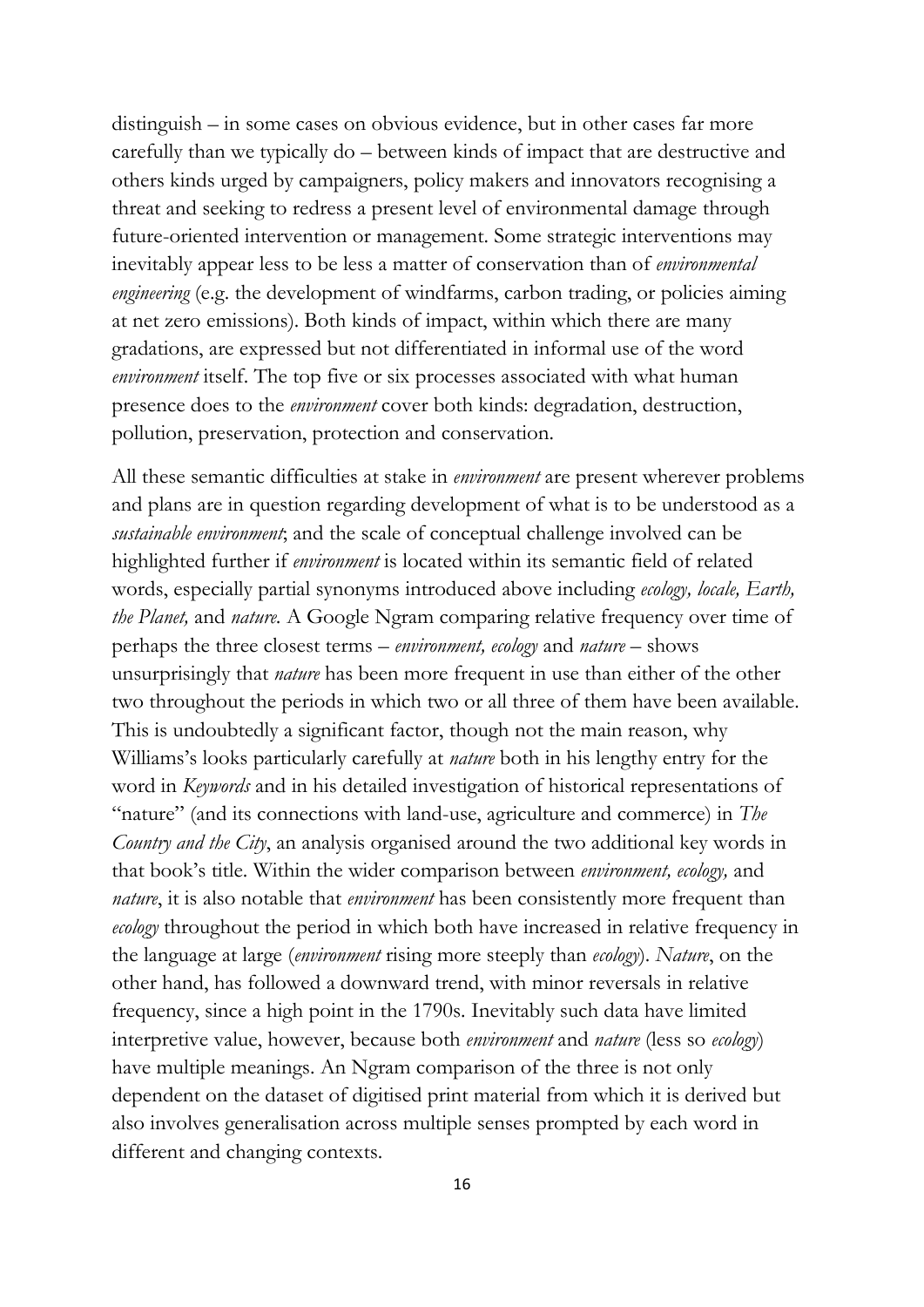Tracing the meanings of related terms in this semantic domain appears more complicated because of practical considerations in choosing where to start. For the 1983 edition of *Keywords*, Raymond Williams in fact did not choose to add *environment* as his keyword but rather *ecology*. He claimed that the current 'key word' was *ecology* based on his personal reading, and that *ecology* seemed to be replacing earlier use of *environment*. To support that claim, in the resulting entry for *ecology* Williams pointed to an observation by HG Wells: that economics forms part of "the ecology of the human species". Williams then suggests that this idea,

"anticipates important later developments, in which *ecology* is a more general social concern, but at first the commonest word for such concern with the human and natural habitat was *environmentalism*.…"

Arguably differences between the two words have increased subsequently, including as regards their respective registers. *ecology* shows predominantly technical use, and in such use describes the interaction that takes place among species as well as between species and their respective habitats or niches. The overall global ecosystem includes humans, who are not separate because in the overall ecosystem all life-forms are interconnected. Importantly, however, notions of ecology make no concession or commitment in relation even to the survival of any particular species, including humans. Rather, from a purely ecological perspective humans might simply disappear, displaced by other life forms, since ultimately what guides continuity of life or extinction is a larger process of selection and adaptation under given but not fixed external conditions. In contrast, an alternative, anthropocentric interpretation is available for *environment*, one that can appear to subjugate the forces and challenges facing humankind, relegating them to the status of a backdrop to the human, as "surroundings". The human-centred focus of *environment* accordingly offers a potential that is absent from *ecology*, to galvanise change in human behaviour even in the face of otherwise possibly catastrophic destruction.

Towards the end of one entry in *Keywords*, Williams points to particular complexity in understanding topics including evolution, habitats, and life as understood in evolutionary theory through the words we use in these areas. Pointing to problems of level between detailed particulars and keywords as "general category" words, Williams comments:

"The extraordinary accumulation of knowledge about actual evolutionary processes, and about the highly variable relations between organisms and